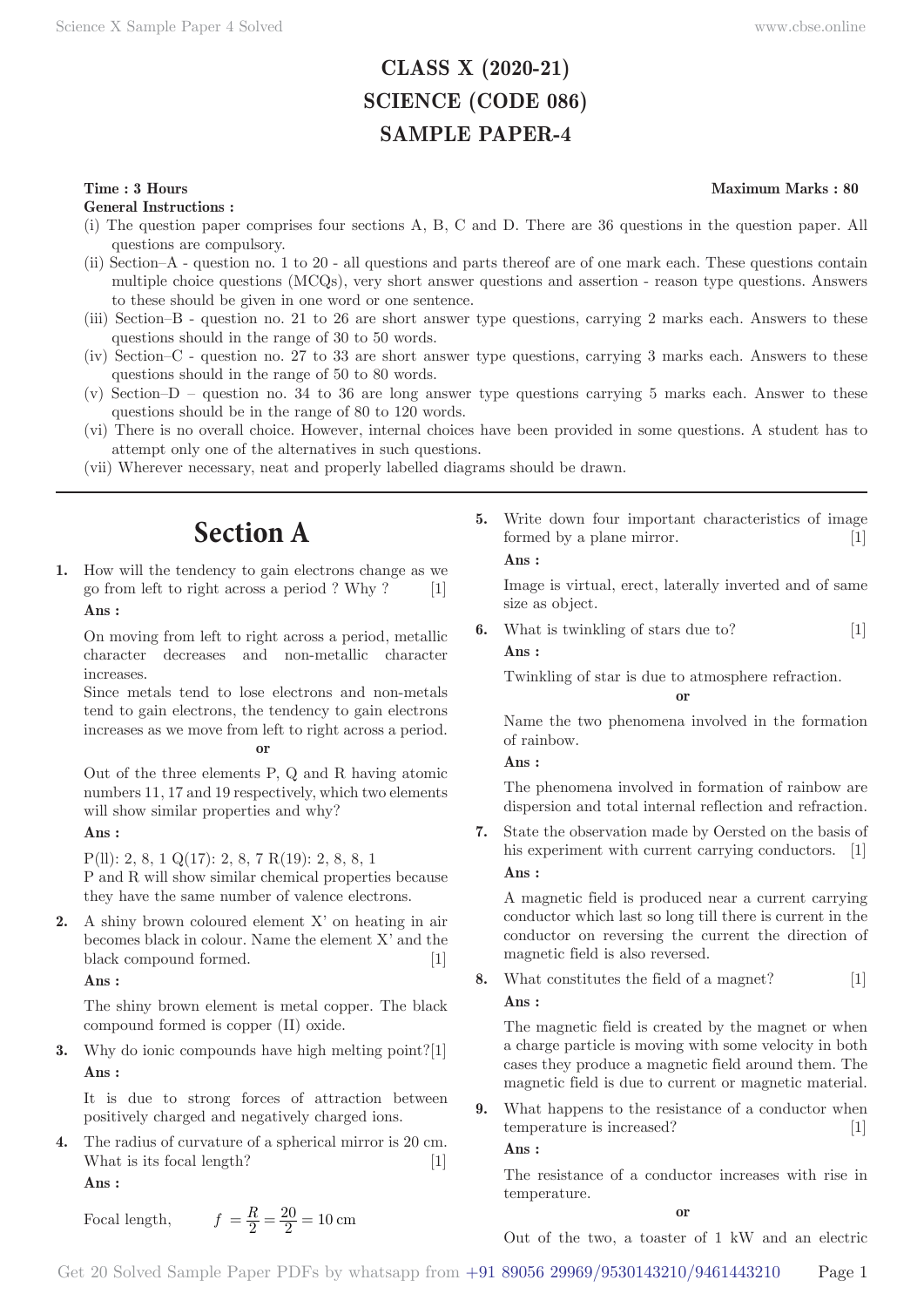heater of 2 kW, which has a greater resistance? **Ans :** 

As  $R = \frac{V^2}{P}$ . If *V* is constant. Then  $R \propto \frac{1}{P}$  i.e. more

power, lesser be the resistance and vice-versa. Toaster has lesser power (1 KW) than electric heater (2 KW) therefore resistance of toaster is more than resistances of heater.

- **10.** Name mode of nutrition in the following organisms:
	- a. Fungi

b. Amoeba  $[1]$ 

**Ans :** 

- a. Fungi saprophytic
- b. Amoeba animal like nutrition
- **11.** What will happen to a plant shoot if sunlight falls on it from one direction only? What do you call this movement? [1]

**Ans :** 

Shoot will bend towards light. Phototropism.

**or**

How is spinal cord protected?

**Ans :** 

Vertebral column made by vertebrae protects the spinal cord.

**12.** Mendel observed a contrasting trait in relation to position of flowers. Mention the trait. [1]

**Ans :** 

Axial flower position (dominant), terminal flower position (recessive).

**or**

Name the term used for the traits that are exhibited externally.

**Ans :** Phenotype.

**13.** Mention two ways in which food gets oxidized in organisms. [1]

**Ans :** 

Aerobic respiration and anaerobic respiration.

**For question numbers 14, 15 and 16, two statements are given-one labelled Assertion (A) and the other labelled Reason (R). Select the correct answer to these questions from the codes (a), (b), (c)and (d) as given below :**

- (a) Both A and R are true and R is correct explanation of the assertion.
- (b) Both A and R are true but R is not the correct explanation of the assertion.
- (c) A is true but R is false.
- (d) A is false but R is true.
- **14. Assertion :** Copper reacts with silver nitrate solution. **Reason :** Copper is placed higher in the metal activity series than silver. Thus, it can displace silver from silver nitrate solution [1]
	- Ans : (a) Assertion is true and reason is correct explanation of assertion.
- **15. Assertion :** A mineral is called ore, when metal is

extracted from it conveniently and economically. **Reason :** All ores are minerals but all minerals are not ores. [1]

Ans : (b) Both assertion (A) and reason (R) are true but reason (R) is not the correct explanation of assertion (A).

Minerals are naturally occurring chemical substance in the earth's crust obtained by mining. But a mineral is called an ore only when the metal can be extracted from it conveniently and economically. Thus, all ores minerals but all minerals are not ores.

**or**

**Assertion :** Gold is isolated from other impurities by Arndt forest cyanide process.

**Reason :** The cyanide which is used here dissolve all possible impurities.

Ans : (c) Assertion (A) is true but reason (R) is false.

The cyanide dissolves gold by forming a complex.

**16. Assertion :** Reflex actions are automatic and repid responses to stimuli. **Reason :** These actions are controlled by brain. [1]

Ans : (c) A is true but R is false.

**17. Read the following and answer any four question from**   $(17.1)$  to  $(17.5)$ :  $1 \times 4$ 

| S. No. | Solution     | pH limit    |
|--------|--------------|-------------|
|        | Saliva       | $6.5 - 7.5$ |
| 2.     | Lemon juice  | $2.2 - 2.4$ |
| 3.     | Tomato juice | $4.0 - 4.4$ |
|        | Coffee       | $4.5 - 5.5$ |

**17.1** When drops of tomato juice are dropped on litmus paper than litmus paper will turn

- (a) red (b) yellow
- (c) green (d) black

**Ans :** (a) red

**17.2** The nature of saliva in given table is

- (a) acidic
- (b) basic
- (c) Neither acidic nor basic
- (d) cannot be define

**Ans :** (c) Neither acidic nor basic

**17.3** The effect of acid on litmus paper is

- (a) blue to red in colour
- (b) red to blue in colour
- (c) red to green in colour
- (d) green to red on colour

**Ans :** (a) blue to red in colour

**17.4** The effect of base on litmus paper is

- (a) Turns red litmus to blue in colour
- (b) Turns blue litmus to blue in colour
- (c) Turns red litmus to orange
- (d) None of these

**Ans :** (a) Turns red litmus to blue in colour

**17.5** The pH limit of coffee is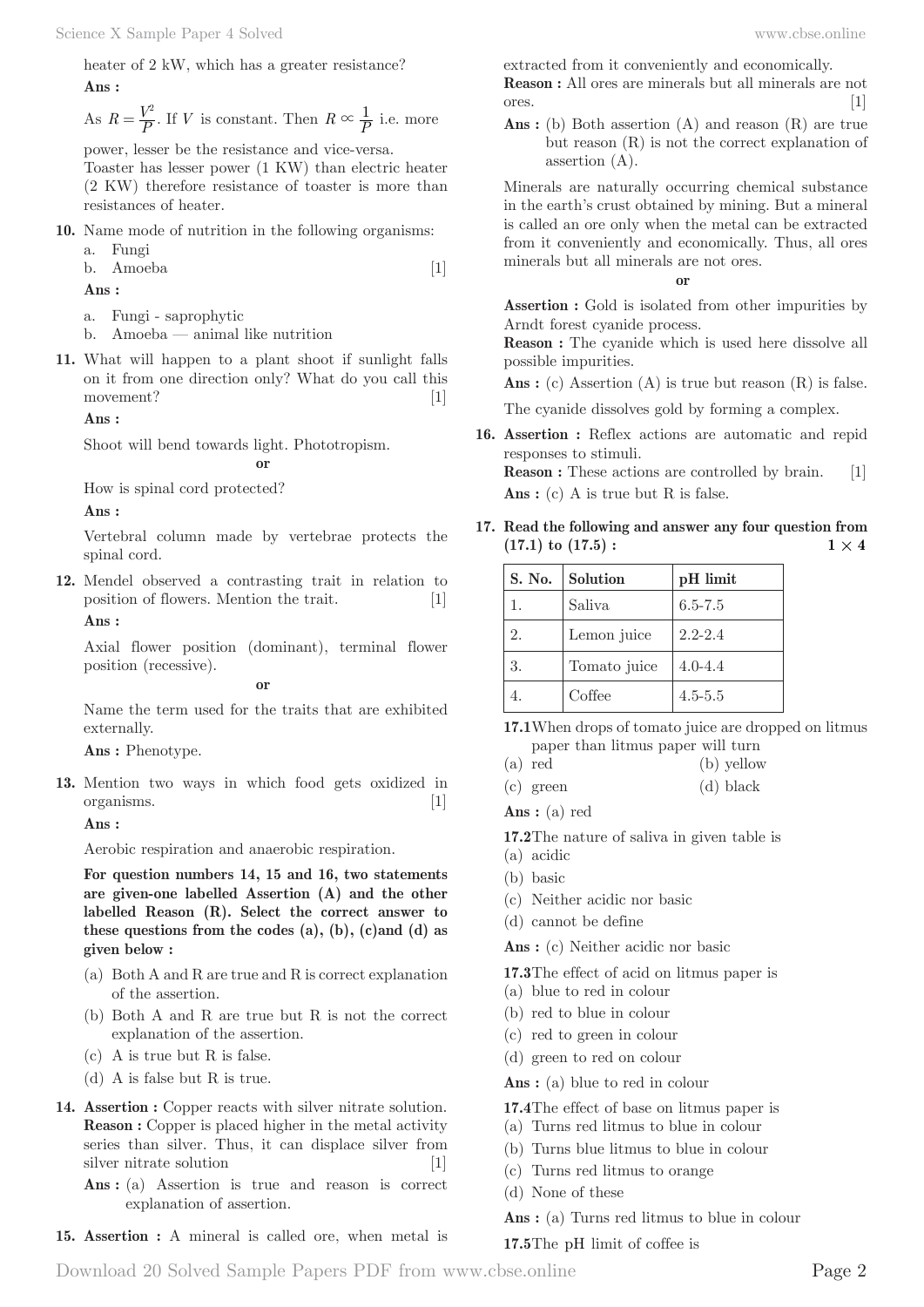| (a) $4.5-5.5$ | (b) $6.5-7.5$   |
|---------------|-----------------|
| (c) $1.4-2.5$ | (d) $2.9 - 3.9$ |
|               |                 |

- **Ans :** (a) 4.5-5.5
- **18. Question numbers 18.1-18.4 are based on the given experiment. Study the given experimental setup and answer the questions that follow.**  $1 \times 4$



- **18.1** The name of experiment which is shown in the figure.
- (a) Miler and Urey's experiment
- (b) Hen's berg experiment
- (c) Millican oil drop experiment
- (d) None of these
- **Ans :** (a) Miler and Urey's experiment
- **18.2** The gaseous mixture used in the experiment comprised of
- (a) methane, ammonia, hydrogen, water vapours
- (b) methane, nitrogen, hydrogen, water vapours
- (c) ammonia, carbondioxide, nitrogen, water vapours
- (d) methane, ammonia, nitrogen, water vapours
- Ans : (a) Stanley Miller used methane, ammonia, hydrogen in the ratio of 2 : 1 : 2 and water vapours to demonstrate simple organic molecules like amino acids formation on primitive earth.
- **18.3** Under this experiment, electric discharge was created in a closed flask containing mixture of gases at

| (a) $50^{\circ}$ C |  | (b) $250^{\circ}$ C |  |
|--------------------|--|---------------------|--|
|--------------------|--|---------------------|--|

- (c)  $800^{\circ}$ C (d)  $500^{\circ}$ C
- Ans:  $(c) 800^{\circ}$ C

**18.4** The organic compounds found in this experiment is.

|  | (a) Amino acid |  |  |  | $(b)$ HCL |
|--|----------------|--|--|--|-----------|
|--|----------------|--|--|--|-----------|

(c)  $\text{CCl}_4$  (d)  $\text{SO}_2$ 

**Ans :** (a) Amino acid

**19. Analyse the following observation table showing**  variation of image-distance  $(v)$  with object-distance  $(u)$  in case of a convex lens and answer the questions

**that follow without doing any calculations :**  $1 \times 4$ 

|    | S.No.   Object-Distance  <br>$u$ (cm) | Image-Distance<br>(c <sub>m</sub> )<br>$\boldsymbol{v}$ |
|----|---------------------------------------|---------------------------------------------------------|
| 1. | $-60$                                 | $+12$                                                   |
| 2. | $-30$                                 | $+15$                                                   |
| 3. | $-20$                                 | $+20$                                                   |
| 4. | $-15$                                 | $+30$                                                   |
| 5. | $-12$                                 | $+60$                                                   |
| 6. | -9                                    | $+90$                                                   |

**19.1** The focal length of convex lens is

(a) 5 cm (b) 10 cm

(c) 15 cm (d) 20 cm

**Ans :** (b) 10 cm

**19.2** For what object-distance  $(u)$  is the corresponding image-distance  $(v)$  not correct?

- (a)  $1^{\text{st}}$  observation (b)  $2^{\text{nd}}$  observation
- (c)  $6^{th}$  observation (d)  $5^{th}$  observation

**Ans** : (c)  $6^{th}$  observation

- **19.3** A concave mirror gives real, inverted and same size image if the object is placed
- (a) At focus
- (b) At infinity
- (c) At C i.e. centre of curvature
- (d) Beyond centre of curvature

Ans : (c) At C i.e. centre of curvature

The image formed by the concave mirror is inverted and of the same size if the object is placed at the centre of curvature.

**19.4** Focal length of plane mirror is :

- (a) At infinity (b) Zero
- (c) Negative (d) None of these

**Ans :** (a) At infinity

The focal length of a plane mirror is infinity as the image can be formed at infinite distance inside the mirror. This is due to the parallel rays other reflection through a plane mirror meet again at infinity.

**19.5** The relation between focal length, image distance and object distance is

| (a) $\frac{1}{v} = \frac{1}{v} - \frac{1}{u}$              | (b) $\frac{1}{v} = \frac{1}{f} + \frac{1}{u}$ |
|------------------------------------------------------------|-----------------------------------------------|
| (c) $\frac{1}{f} = \frac{1}{v} + \frac{1}{u}$              | (d) $\frac{1}{f} = \frac{1}{u} - \frac{1}{v}$ |
| <b>Ans</b> : (a) $\frac{1}{v} = \frac{1}{v} - \frac{1}{u}$ |                                               |

**20. Question numbers 20.1-20.5 are based on the table given below. Study the table and answer the following questions. The table given below shows the resistivity**  of conductors and alloys.  $1 \times 4$ 

> **Electrical Resistivity of Some Substances at**   $20^{\circ}$ C

| Material | Resistivity ( $\Omega$ -m) |
|----------|----------------------------|
|----------|----------------------------|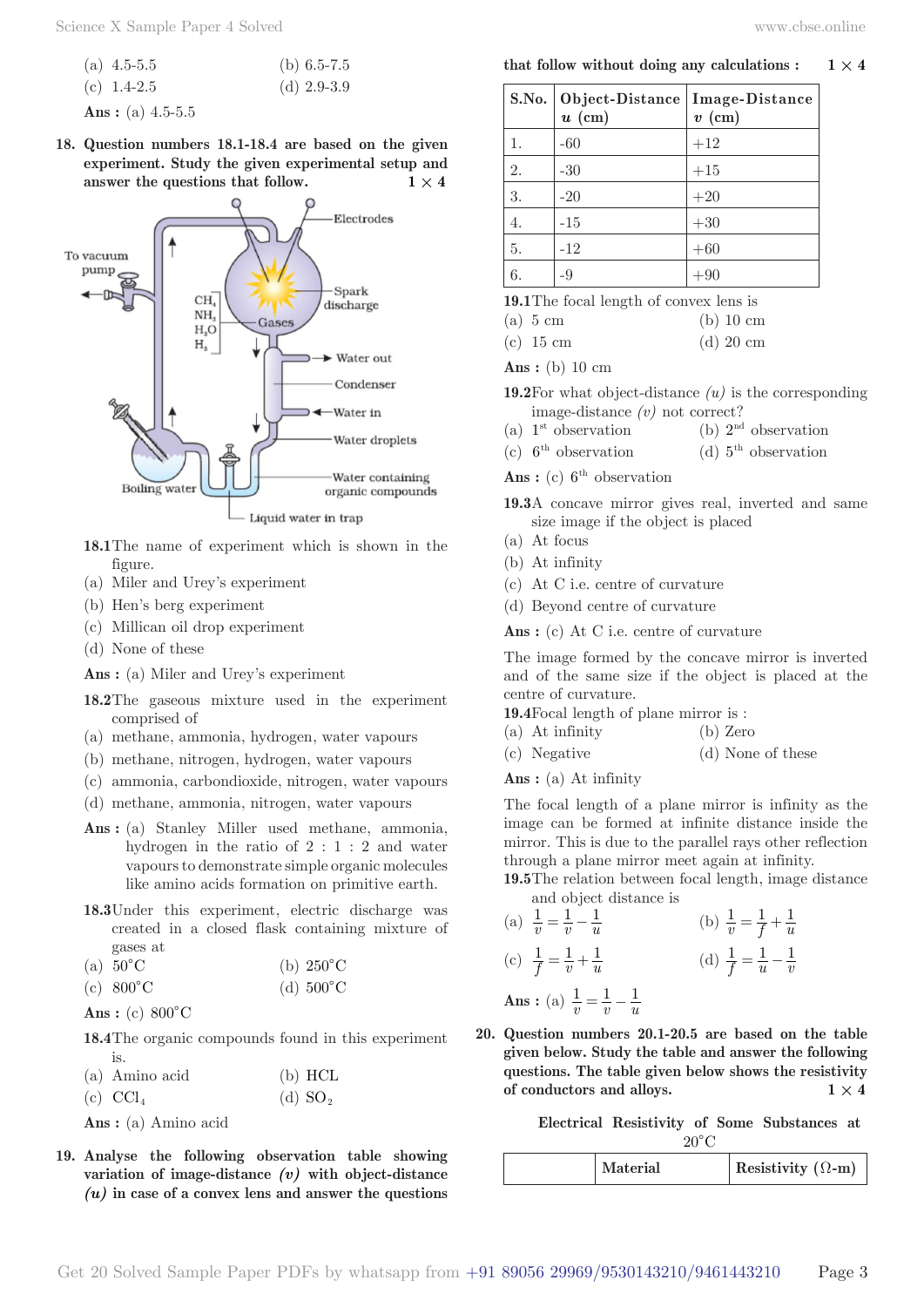| Conductors | Silver                      | $1.60 \times 10^{-8}$ |
|------------|-----------------------------|-----------------------|
|            | Copper                      | $1.62\times10^{-8}$   |
|            | Aluminium                   | $2.63 \times 10^{-8}$ |
|            | Tungsten                    | $5.20\times10^{-8}$   |
|            | <b>Nickel</b>               | $6.84\times10^{-8}$   |
|            | <b>Iron</b>                 | $10.0 \times 10^{-8}$ |
|            | Chromium                    | $12.9\times10^{-8}$   |
|            | Mercury                     | $94.0 \times 10^{-8}$ |
|            | Manganese                   | $1.84 \times 10^{-8}$ |
| Alloys     | Constantan<br>$(Cu + Ni)$   | $49\times10^{-6}$     |
|            | Manganin<br>$(Cu+Mn+Ni)$    | $44 \times 10^{-6}$   |
|            | Nichrome<br>$(Ni+Cr+Mn+Fe)$ | $100 \times 10^{-6}$  |
| Insulators | Glass                       | $10^{10} - 10^{14}$   |
|            | Hard rubber                 | $10^{13} - 10^{16}$   |
|            | Ebonite                     | $10^{15} - 10^{17}$   |
|            | Diamond                     | $10^{12} - 10^{13}$   |
|            | Dry paper                   | $10^{12}\,$           |

20.1In the given material which one is the better conductor-

| (a) Nickel | (b) Copper  |
|------------|-------------|
| $(c)$ Iron | (d) Mercury |

**Ans :** (b) Copper

**20.2** From the above table, the most popular material used in the heater is

| (a) Copper  | (b) Nichrome |
|-------------|--------------|
| (c) Ebonite | (d) Nickel   |

**Ans :** (b) Nichrome

Nichrome is an alloy which has a higher resistivity than their constituent metals. They do not oxide or burn at higher temperatures as they have high melting point. Thus, they are used to make coils of electric heating devices like electric heater.

**20.3** The resistance of a copper wire of length 2 m and area of cross-section  $1.7 \times 10^{-6}$  m<sup>2</sup> is

(a) 
$$
1.9 \times 10^{-2} \Omega
$$
 (b)  $2 \times 10^{-2} \Omega$ 

(c) 
$$
1.6 \times 10^{-2} \Omega
$$
 (d)  $1.5 \times 10^{-2} \Omega$ 

Ans : (a)  $1.9 \times 10^{-2} \Omega$ 

From the above table,

$$
\rho \text{ of Cu} = 1.62 \times 10^{-8} \Omega \text{-m}
$$
  
*l* of copper = 2 m  
*A* of copper =  $1.7 \times 10^{-6}$  m<sup>2</sup>

As,  

$$
R = \frac{\rho l}{A}
$$

$$
= \frac{1.62 \times 10^{-8} \times 2}{1.7 \times 10^{-6}}
$$

 $= 1.9 \times 10^{-2} \Omega$ **20.4** Nichrome is the mixture of-

(a)  $Cu + Ni$  (b)  $Cu + Mn + Ni$ 

(c)  $Ni + Cr + Mn + Fe$  (d)  $Ni + Cr$ 

 $\mathbf{Ans:}$  (c)  $\mathrm{Ni} + \mathrm{Cr} + \mathrm{Mn} + \mathrm{Fe}$ 

**20.5** In the following insulator which one has the large resistivity-

- (a) Glass (b) Diamond
- (c) Dry paper (d) Ebonite
- **Ans :** (c) Dry paper

### **Section B**

**21.** List two ways in which plants can get rid of the wastes. [2]

**Ans :** 

They can throw gases and excess water through stomata through diffusion. They can store wastes like gums and resins in old xylem tissue (wood).

**or**

What is the role of acid and mucus in stomach? **Ans :** 

It kills germs in food and provides acidic medium for the action of pepsin enzyme to digest the proteins in stomach.

Mucus protects the wall of stomach from the action of acid and pepsin.

**22.** How does feedback mechanism regulate the hormone secretion? [2]

**Ans :** 

The feedback mechanism regulates the timing and amount of hormone to be secreted, e.g., if a person has more sugar in his blood, this is detected by the cells of the pancreas. As a result, more insulin will be secreted to oxidise the sugar. In a reverse situation, the secretion of insulin will be reduced.

**23.** Why is lithium with atomic number 3 and potassium with atomic number 19 are placed in group one? What will be atomic number of the first two elements in the second group? [2]

**Ans :** 

| Group 1     | Group 2         |
|-------------|-----------------|
| Li(3): 2,1  | Be(4): 2, 2     |
| K(19):2,8,1 | Mg(12): 2, 8, 2 |

Li and K are placed in group 1 due to same number of valence electrons. In second group the atomic number of first two elements will be 4 and 12 respectively.

**or**

Calcium is an element with atomic number 20.

- a. Will it be a metal/non-metal?
- b. What will be its valency?
- c. What would be the formula of its chloride?
- d. Will it be smaller/larger than K?

**Ans :**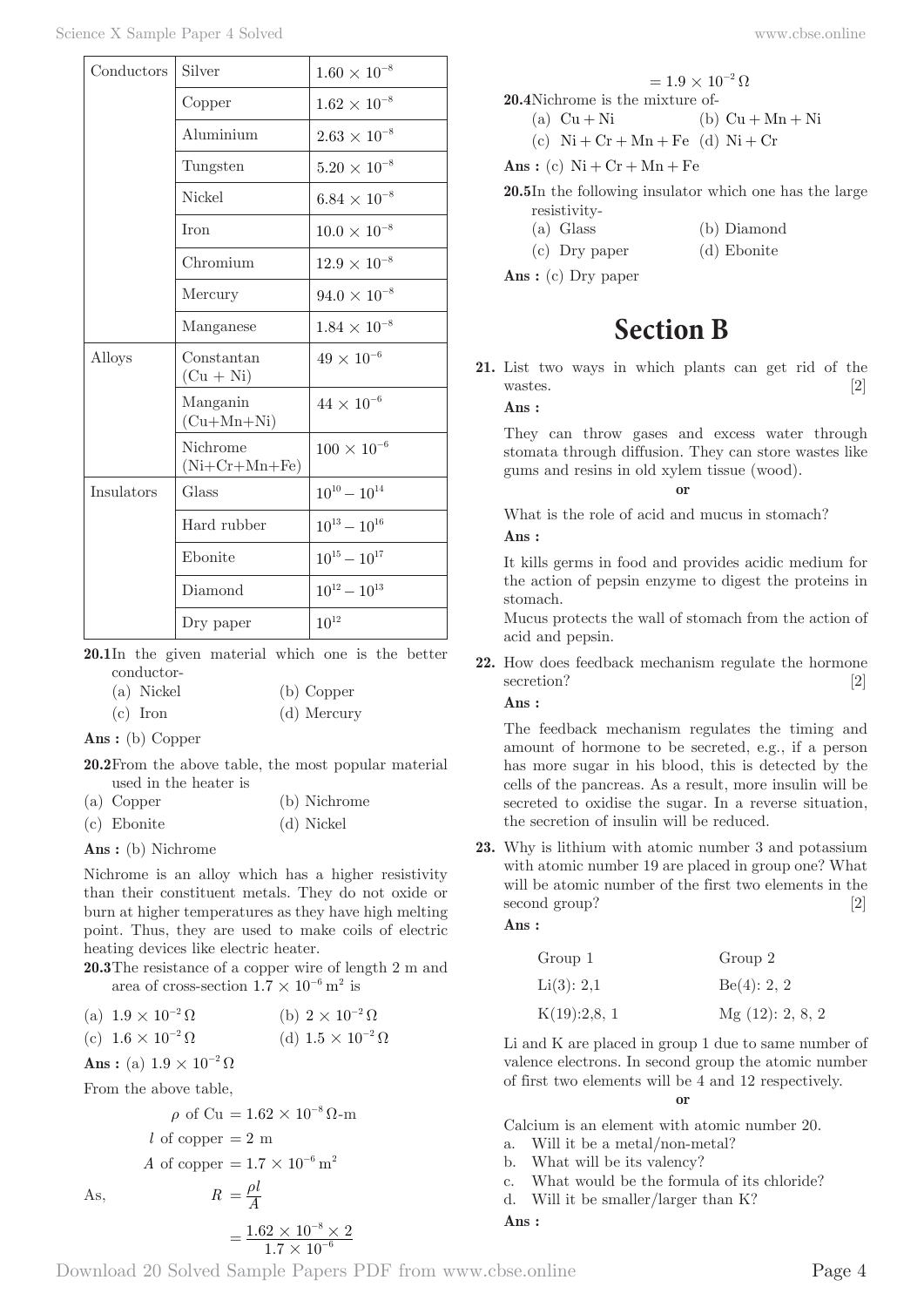$Ca(20): 2, 8, 8, 2$ 

- a. It will be a metal.
- b. Its valency is equal to 2.
- c.  $CaCl<sub>2</sub>$  is the formula of its chloride.
- d. It will be smaller than K.
- **24.** A gas is liberated immediately with a brisk effervescence, when you add acetic acid to sodium hydrogen carbonate powder in a test tube. Name the gas and describe the test that confirms the identity of the gas.  $[2]$

#### **Ans :**

Carbon dioxide gas is liberated with a brisk effervescence when acetic acid is added to sodium hydrogen carbonate.

$$
CH3COOH + NaHCO3 \longrightarrow CH3COONa + CO2 + H2O
$$

The gas is carbon dioxide which when passed through lime water turns it milky due to the formation of insoluble calcium carbonate.

$$
\mathrm{Ca(OH)_2+CO_2} \xrightarrow{\hspace*{1.5mm}} \mathrm{CaCO_3} \downarrow + \mathrm{H_2O} \atop \hspace*{2.5mm}\text{carbonate} \atop \hspace*{2.5mm} \text{(insoluble)} }
$$

**25.** An object of height 4.0 cm is placed at a distance of 30 cm from the optical centre '*O*' of a convex lens of focal length 20 cm. Draw a ray diagram to find the position and size of the image formed. Mark optical centre '*O*' and principal focus  $\langle F \rangle$  on the diagram. Also find the approximate ratio of size of the image to the size of the object. [2]

**Ans :** 

Given,

| Height of object, $h_0 = 4.0 \text{ cm}$ |                |   |                                           |
|------------------------------------------|----------------|---|-------------------------------------------|
| Focal length,                            |                |   | $f = +20$ cm                              |
| Object distance,                         |                |   | $u = -30$ cm                              |
| As,                                      | $\overline{v}$ | u | $\frac{1}{2} - \frac{1}{2} = \frac{1}{3}$ |

$$
\frac{1}{v} = \frac{1}{f} + \frac{1}{u}
$$

$$
= \frac{1}{20} - \frac{1}{30} = \frac{3 - 2}{60} = \frac{1}{60}
$$

$$
v = +60 \,\mathrm{cm}
$$

 $=\frac{v}{u}=\frac{60}{-30}=-2$ 

Magnification, *m*

Image is real, inverted and magnified.



- a. Tungsten used almost exclusively for filament of electric lamp.
- b. Why do we use copper and aluminium wires for transmission of electric current? [2]

#### **Ans :**

- a. Tungsten is used in making the filament of electric lamp because it has high resistivity and high melting point.
- b. The copper and aluminium have low resistivity and high conductivity.

# **Section C**

**27.** Give two uses each of the products obtained by the electrolysis of sodium chloride. [3]

**Ans :** 

**Hydrogen :** It is used for cutting and welding purpose in the oxy-hydrogen flame.

#### **Chlorine :**

- i. It is used for the sterilisation of drinking water.
- ii. It is used in the preparation of pesticides and insecticides.

#### **Sodium hydroxide :**

- i. It is used in the manufacture of soap and detergents.
- ii. It is used in making paper pulp in the paper industry.

**or**

Name the type of chemical reaction presented by the following equations:

i. 
$$
CaCO_3(s) \xrightarrow{\text{heat}} CaO(s) + CO_2(g)
$$
  
ii.  $CaO(s) + H_2O(l) \longrightarrow Ca(OH)_2(aq)$   
iii.  $Zn(s) + H_2SO_4(aq) \longrightarrow ZnSO_4(aq) + H_2(g)$   
Ans:

- i. Chemical decomposition reactions.
- ii. Chemical combination reaction.
- iii. Chemical displacement reaction.
- **28.** An organic compound 'A' is an essential constituent of wine and beer. Oxidation of 'A' yields an organic acid 'B' which is present in vinegar. Name the compounds 'A' and 'B' and write their structural formula. What happens when 'A' and 'B' react in the presence of an acid catalyst? Write the chemical equation for the reaction. [3]

#### **Ans :**

Ethyl alcohol is an essential constituent of wine and beer. Therefore, A is ethyl alcohol. Oxidation of ethyl alcohol gives acetic acid. Vinegar contains acetic acid. Therefore, B is acetic acid.



When A and B react in the presence of an acid catalyst, the ester, ethyl acetate is formed.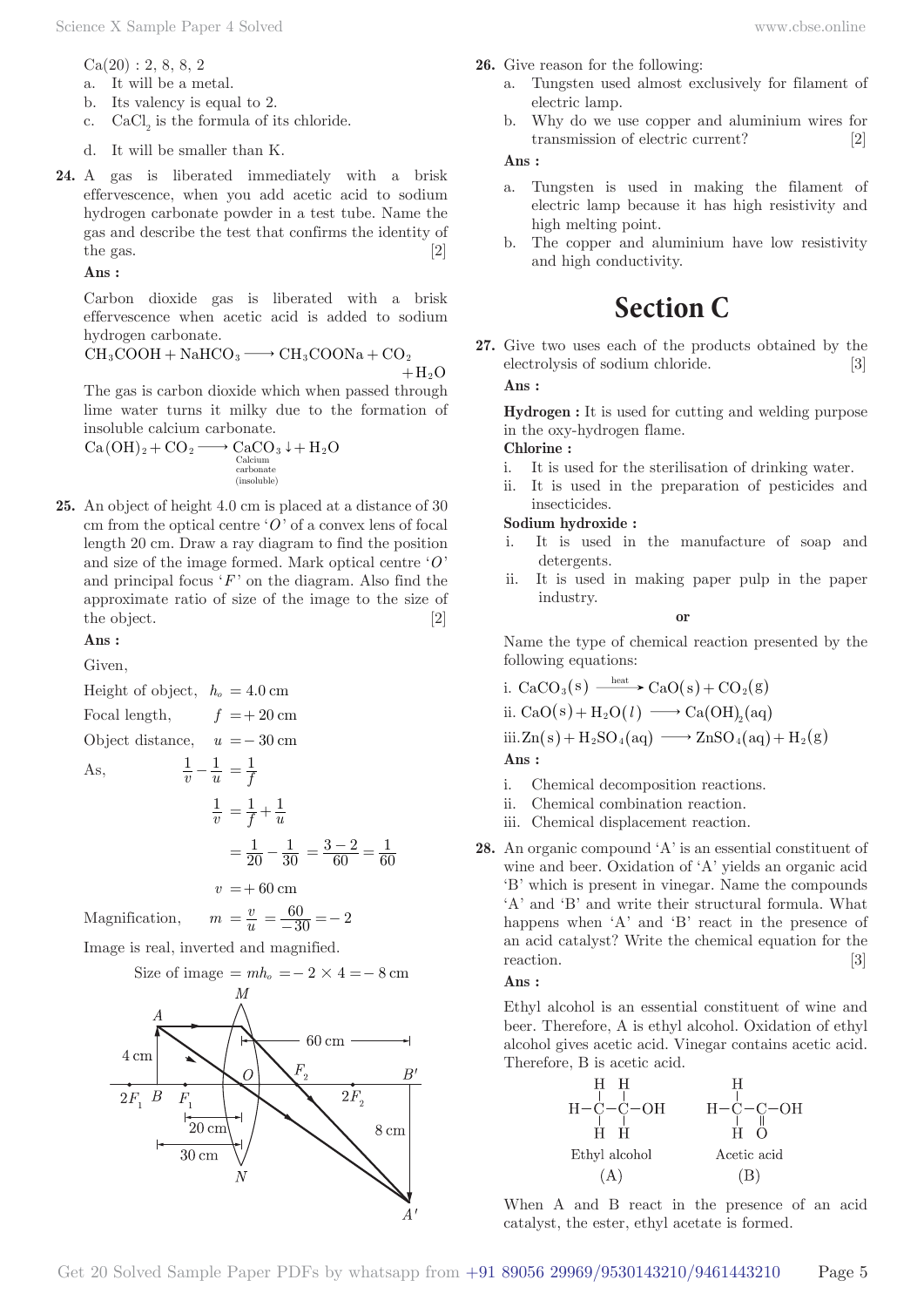$$
\displaystyle \operatorname{CH_3CH_2OH} + \operatorname{CH_3COOH} \xrightarrow[\text{active acid}]{\text{conc.}} \displaystyle \operatorname{CH_3COOC_2H_5} + \operatorname{H_2O} \\
$$

**29.** How do auxins promote the growth of a tendril around a support? [3]

**Ans :** 

Auxins stimulate cell elongation and growth. It is observed that the shoot tips bend towards a unilateral source of light. The hormone synthesised at the shoot tips helps in the bending of shoots towards the light source. When light falls on one side of the plant, auxin diffuses towards the shady or dark side of the shoot. More concentration of auxin on the dark side stimulates more cell elongation on this side than the lighted side. As a result, the dark side grows more and the shoot bends towards light.

**30.** What is biodegradable substances? Describe two ways in which non-biodegradable substances affect our environment. [3]

#### **Ans :**

**Biodegradable substances :** The substances which can be degrade or decomposed by the bacteria and fungi are called biodegradable substances.

**Non-biodegradable substances :** The substances which cannot be decomposed by bacteria and fungi are called non-biodegradable substances.

The non-biodegradable substances affect our environment as :

- i. Non-biodegradable substances chock the sewage system and pollute the soil.
- ii. Some of the non-biodegradable substances may toxic for the humans and produce various diseases.
- **31.** (a) Name metals among the first five elements of the Modern Periodic Table.
	- (b) Write their symbols.
	- (c) Write the formula of their oxides.

**Ans :** 

- a. Lithium and Beryllium are metals among first five elements.
- b. Lithium (Li), Beryllium (Be).
- c.  $Li<sub>2</sub>O$  and BeO are the formulae of their oxides.
- **32.** List and describe in brief any three ways devised to avoid pregnancy. [3]

**Ans :** 

- i. Foam tablets, jellies, creams and spermicide's are common chemicals used by females. These are placed in vagina.
- ii. Ovulation and fertilisation can be prevented by changing hormonal balance of the body. It can be done by taking oral pills.
- iii. Intrauterine Contraceptive Device (IUCD) such as the loop or the copper-T are placed in the uterus to prevent pregnancy. The drawbacks with these devices are bleeding and discomfort.
- **33.** A 5.0 cm tall object is placed perpendicular to the principal axis of a convex lens of focal length 20 cm. The distance of the object from the lens is 30 cm. By calculation determine (i) the position and (ii) the size of the image formed. [3] **Ans :**

Given, height of object, 
$$
h_o = 5
$$
 cm  
\nFocal length of lens,  $f = 20$  cm  
\nImage of distance,  $u = -30$  cm  
\n(i) Applying,  $\frac{1}{f} = \frac{1}{v} - \frac{1}{u} \Rightarrow \frac{1}{v} = \frac{1}{f} + \frac{1}{u}$   
\nFocal length  $\frac{1}{v} = \frac{1}{20} + \frac{1}{-30}$   
\n $\frac{1}{v} = \frac{3-2}{60} = \frac{1}{60}$  or  $v = 60$  cm

(ii) Applying, 
$$
\frac{h_i}{h_o} = \frac{v}{u} \Rightarrow \frac{h_i}{5} = \frac{60}{-30}
$$
  
 $h_i = \frac{-60 \times 5}{30} = -10$  cm

# **Section D**

**34.** i. The structural formula of an ester is :

 Write the structural formulae of the corresponding alcohol and the acid.

ii.

- (a) Mention the experimental conditions involved in obtaining ethene from ethanol.
- (b) Write the chemical equation for the above reaction.

iii. Explain the cleansing action of soap. [5] **Ans :** 

$$
\rm i.
$$

 $\begin{array}{cccc}\n\text{H} & \text{H} & \text{H} \\
\downarrow & \downarrow & \text{H} \\
\text{H} - \text{C} - \text{C} - \text{OH} & \text{H} - \text{C} - \text{C} - \text{OH} \\
\downarrow & \downarrow & \text{H} \\
\text{H} & \text{H} & \text{H} - \text{C} - \text{OH} \\
\end{array}$ Ethyl alcohol Acetic acid

ii.

(a) When ethanol is heated with excess of concentrated sulphuric acid at 443 K, it gets dehydrated to form ethene.

$$
\mathrm{(b)}\,C_{2}H_{5}OH+H_{2}SO_{4} \xrightarrow[{\text{Cone.}}]{\text{443\,K}} H_{2}C=CH_{2}+H_{2}O
$$

- iii. A molecule of soap is made up of two parts:
	- (a) An ionic part which is hydrophilic, i.e, water soluble.
	- (b) A hydrocarbon chain which is hydrophobic i.e., water-repelling and oil soluble.



 When soap is at the surface of water, the hydrophobic tail protrudes out of water while the ionic end remains inside water. Inside water, the molecules form clusters with the hydrophobic tails in the interior of the cluster and the ionic ends on the surface of the cluster. This formation is called a micelle. Soap, in the form of micelle collects the oily dirt in the centre of the micelle. The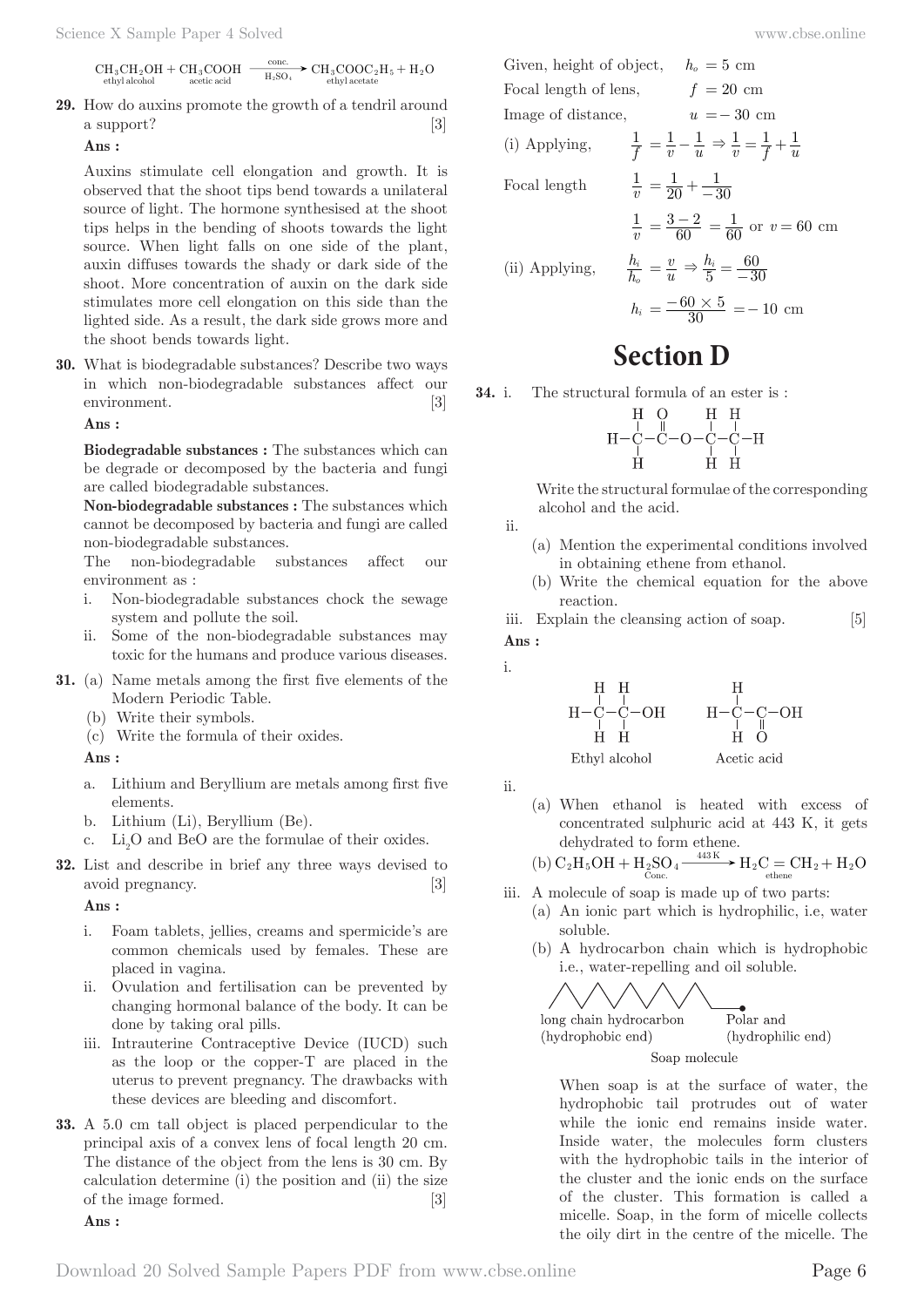micelles stay in solution as a colloid and do not precipitate due to ion-ion repulsion. Thus, the dirt suspended in water is washed away



Figure : A micelle entrapping grease particle

**or**

Atoms of seven elements A, B, C, D, E, F and G have a different number of electronic shells but have the same number of electrons in their outermost shells. The elements A and C combine with chlorine to form an acdi and common salt respectively. The oxide of element A is a liquid at room temperature and is a neutral substance, while the oxides of the remaining six elements are basic in nature. Based on the above information answer the following questions.

- i. What could the element A be ?
- ii. Will elements A to G belong to the same period or same group of the periodic table ?
- iii. Write the formula of the compound formed by the reaction of element A with oxygen.
- iv. Show the formation of the compound by a combination of element C with chlorine with the help of an electronic structure.
- v. Which one of the given elements is likely to have the smallest atomic radius ? [5]

#### **Ans :**

- i. Hydrogen
- ii. Elements A to G belong to the same group of the periodic table since they contain the same number of electrons in their outermost shells.
- iii.  $2H_2^+ + O_2 \longrightarrow 2H_2O$  (Since A is hydrogen)
- iv.

$$
C \longrightarrow \underset{(2,8,7)}{\underset{\times}{\times \times}} C1 \times \longrightarrow C1^+ C1^- \text{ or } CCl
$$
  

$$
\longrightarrow (2,8,8)
$$

- v Hydrogen (represented by A) is likely to have the smallest atomic radius amongst all the elements in a group. This is because the atomic radius increases while moving down the group.
- **35.** i. What are chromosomes ? Where are they seated ?
	- ii. What is a sex chromosome ?
	- iii. Explain the mechanism of sex determination in human beings. [5]

**Ans :** 

- i. **Chromosomes :** Chromosomes are the thread like structures found in the nucleus of a cell (plant and animal). These are composed of chromatin and carry the genes from one generation to the next generation.
- ii. A chromosome that helps in determining the sex of an individual is known as a sex chromosome.

iii. **The mechanism of sex determination in human beings :** It is assumed that half the children of a couple will be girls and half will be boys. All children of the couple will inherit similar chromosomes (22  $+ X$ ) from the mother but the sex of the children will depend on the chromosome they inherit from the father. If a child inherits  $22 + X$  chromosomes from the father that will be a girl but when a child will inherit  $22 + Y$  chromosomes from the father that will be a boy. Therefore, the sex of a child is determined by the inheritance of X or Y chromosome from the father.



**36. i.** Two identical resistors each of resistance  $10 \Omega$  are connected in :

(a) Series (b) Parallel

 in turn to a battery of 6 V. Calculate the ratio of power consumed by the combination of resistor in the two cases

- ii. List two factors on which the resistance of a conductor depends.
- iii. Write a difference between an ammeter and voltmeter. [5]

#### **Ans :**

i. (a) When resistors are connected in series.

Then, equivalent resistance, 
$$
R_s = 10 \Omega + 10 \Omega
$$

Now, Power consumed,

$$
P_S = \frac{V^2}{R_S} = \frac{6 \times 6}{20} = 1.8 \text{ W}
$$

 $= 20 \Omega$ 

(b) When resistors are connected in parallel than equivalent resistance,

$$
\frac{1}{R_P} = \frac{1}{10} + \frac{1}{10} = \frac{2}{10} = \frac{1}{5}
$$

 $R_P = 5 \Omega$ Thus, power consumed,

$$
P_P = \frac{V^2}{R_P} = \frac{6 \times 6}{5} = 7.2 \text{ W}
$$

$$
\frac{P_S}{P_P} = \frac{1.8 \text{ W}}{7.2 \text{ W}} = \frac{1}{4}
$$

Then.

$$
P_S \colon P_P \ = 1 \colon\! 4
$$

- ii. Resistance of a conductor depends on: (a) length of the conductor
	- (b) area of cross-section of conductor.

iii.

| Ammeter | <b>Voltmeter</b>                                                                                                    |
|---------|---------------------------------------------------------------------------------------------------------------------|
|         | It is used to measure It is used to measure<br>the current in a circuit. Ithe potential difference<br>in a circuit. |